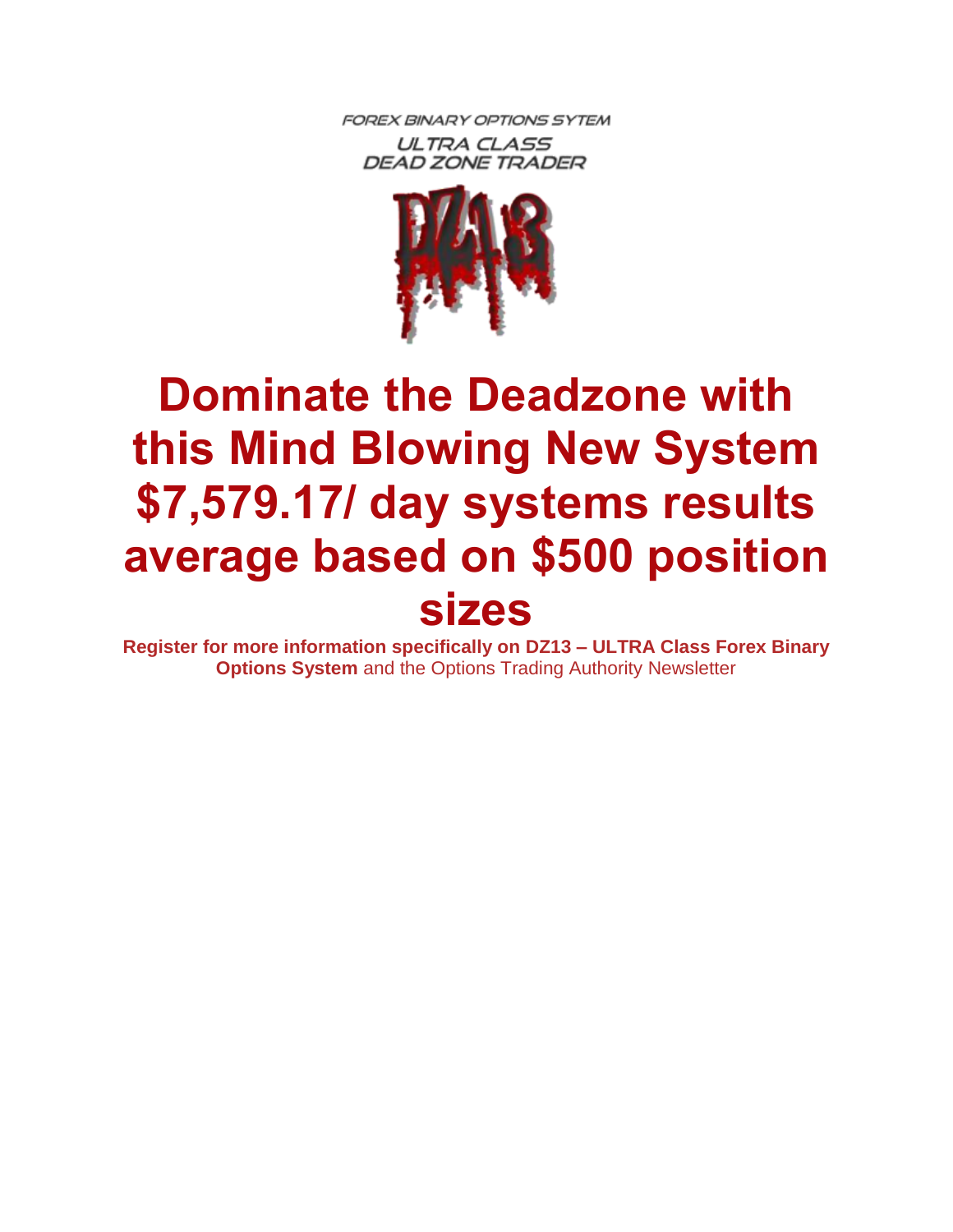

Watch the video below for explanation. In short one of our 13 year old stock, options, Forex trading systems has been converted to produce something near miraculous in the Forex deadzone combined with binary options. It's pretty amazing.

This Forex binary options system is based on a principle that has stood the test of time, over 100 years of price data. The principle is ingrained into the nature of price movement. Therefore this is a system that can potentially keep on standing the test of time and is not based off of some optimize price action fad of the day. Point is: you are getting an extremely valuable system – so put it to use, keep it to yourself and don't waste the ridiculously awesome opportunity for potential, large consistent cash flow from binary options trading the Forex market.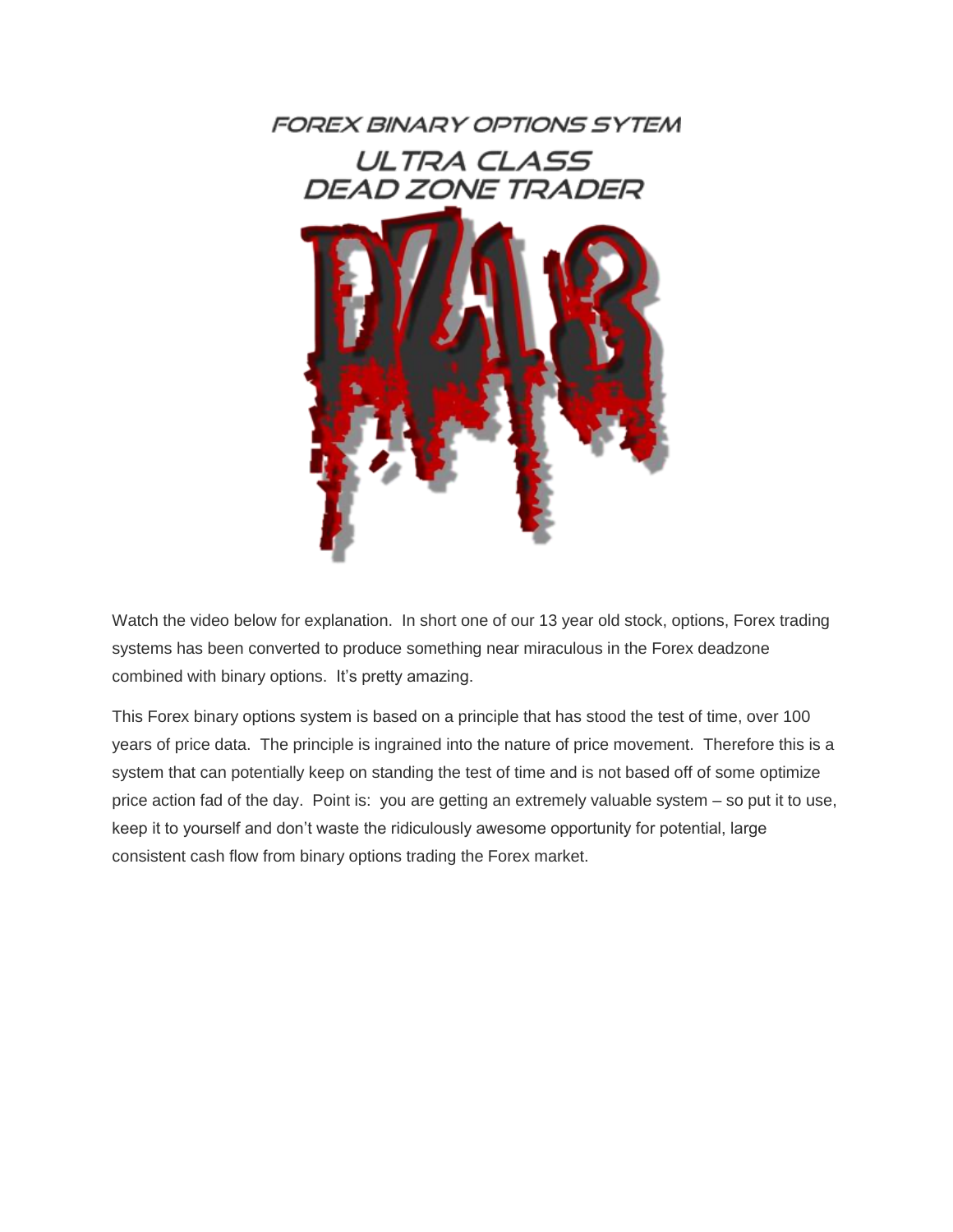

## Trade the Much Feared Forex Dead Zone in a Very Prolific Way Using Forex Binary Options and DZ13 – One Of if Not Thee Most Powerful Binary Options System on the Planet…

Here is a performance sample based off of \$500 per trade of the systems results. Compare this to [OMNI11](http://forexbinaryoptionsystems.com/omni11/)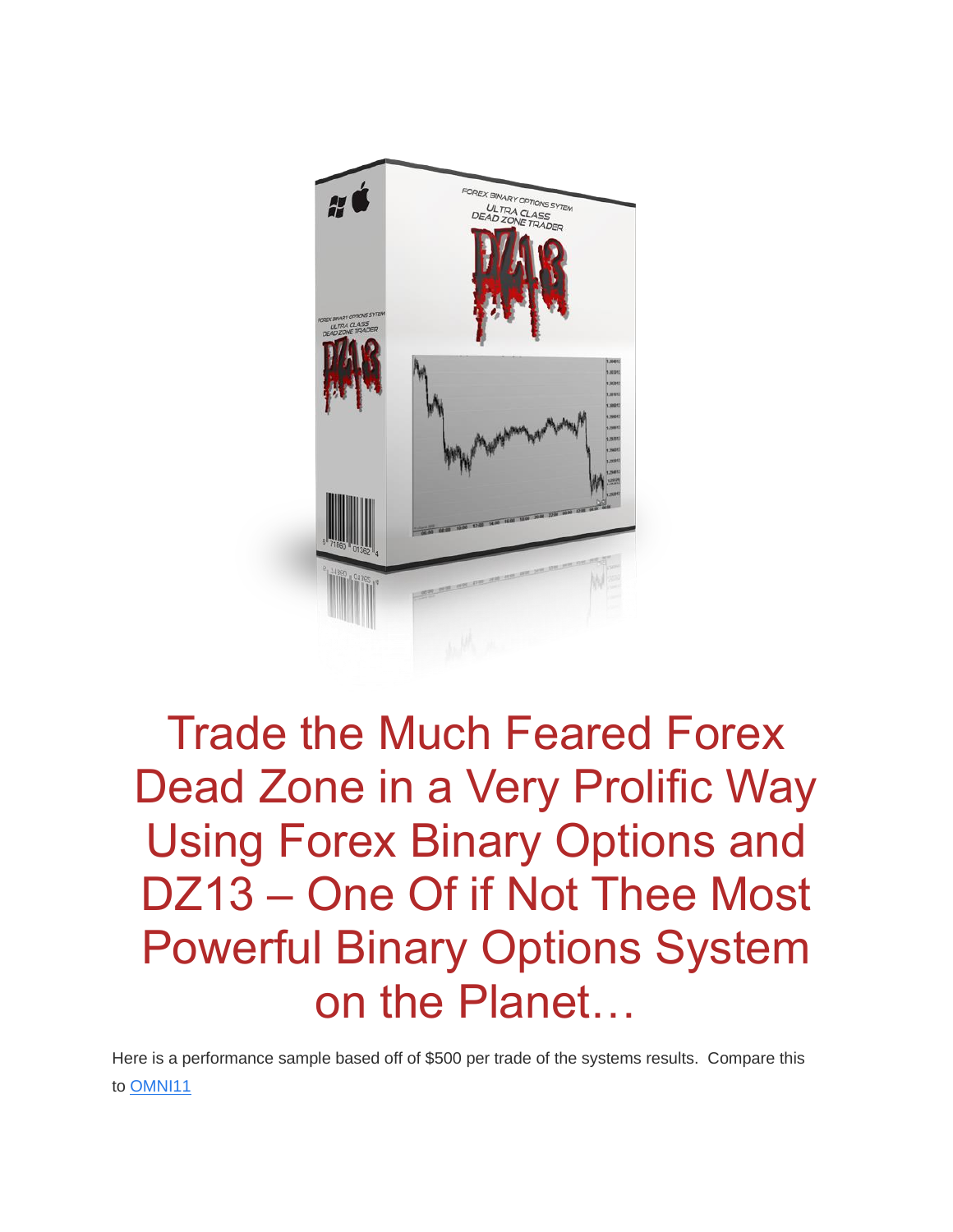|               | W     | L              | W\$          | L\$         | NET\$          |                 |
|---------------|-------|----------------|--------------|-------------|----------------|-----------------|
|               | 38    | 15             | \$13,300.00  | \$6,750.00  | \$6,550.00     |                 |
|               | 37    | 10             | \$12,950.00  | \$4,500.00  | \$8,450.00     |                 |
|               | 32    | 10             | \$11,200.00  | \$4,500.00  | \$6,700.00     |                 |
|               | 18    | $\overline{4}$ | \$6,300.00   | \$1,800.00  | \$4,500.00     |                 |
|               | 32    | 13             | \$11,200.00  | \$5,850.00  | \$5,350.00     |                 |
|               | 61    | 17             | \$21,350.00  | \$7,650.00  | \$13,700.00    |                 |
|               | 48    | 13             | \$16,800.00  | \$5,850.00  | \$10,950.00    |                 |
|               | 29    | 10             | \$10,150.00  | \$4,500.00  | \$5,650.00     |                 |
|               | 32    | 11             | \$11,200.00  | \$4,950.00  | \$6,250.00     |                 |
|               | 32    | $\,$ 5 $\,$    | \$11,200.00  | \$2,250.00  | \$8,950.00     |                 |
|               | 43    | 13             | \$15,050.00  | \$5,850.00  | \$9,200.00     |                 |
|               | 43    | 23             | \$15,050.00  | \$10,350.00 | \$4,700.00     |                 |
| <b>Totals</b> | 445   | 144            | \$155,750.00 | \$64,800.00 | \$90,950.00    | 12 Days Trading |
| Daily Avg     | 37.08 | 12             | \$12,979.17  | \$5,400.00  | \$7,579.17     |                 |
| Monthlized    |       |                |              |             | \$159,162.50   | A Month         |
| Anualized     |       |                |              |             | \$1,909,950.00 | A Year          |

FAQ

#### **Will I be able to trade all of these signals?**

We have our dead zone covering 10 hours currently. Do you want to trade for 10 hours? Well, you may eventually if you don't already. I say that because we find the system quite 'addictive' in that it is really fun with the winning of trades. If you like video games, competitive games, sports, skilled activities then you'll like this system.

### **What's the learning curve? How long will it take for me to get good at this system?**

I would say there is a learning curve to the system and an emotional learning curve. The emotional learning curve is the hardest for all of us and emotions are what make us screw up and do the perfectly WRONG thing every time (which is amazing). Now if you can learn to do the opposite of